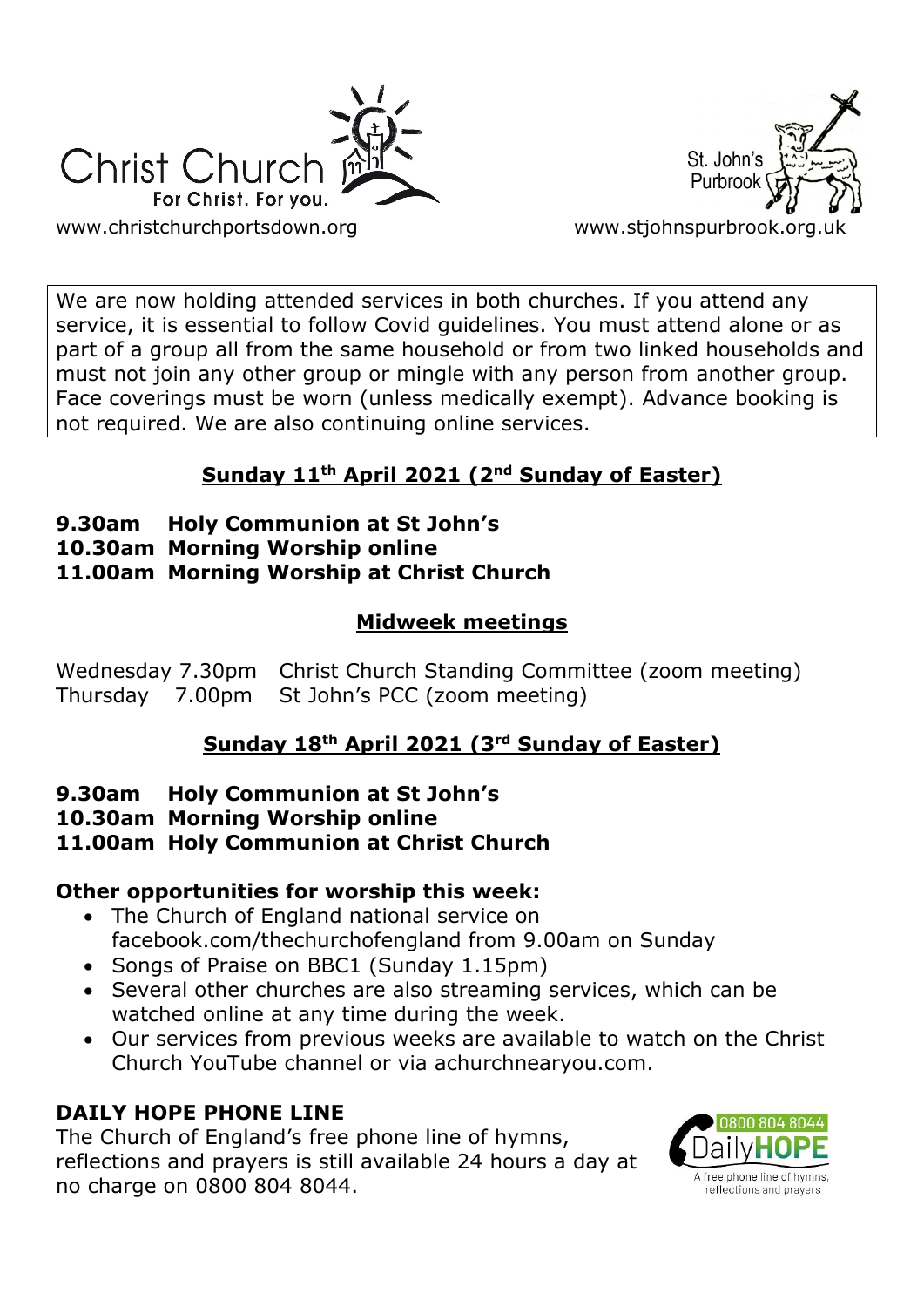### **CHRIST CHURCH HALL – DO NOT ENTER**

The removal of the floor in Christ Church Hall has revealed possible asbestos lagging around old (disused) gas pipes. This was safe all the time that the floor was in place but is now potentially dangerous. Therefore no-one should enter the building under any circumstances.

#### **ANNUAL MEETINGS**

The bishop has given permission for annual meetings to be delayed in order to increase the possibility of people being able to attend. They must now be held by 31<sup>st</sup> July. Accordingly St John's APCM has been rescheduled to Sunday 4<sup>th</sup> July and **Christ Church APCM** has been rescheduled to Wednesday 14<sup>th</sup> July. Times for both meetings will be confirmed in due course.

#### **MISSION OF THE MONTH**

Christ Church's Mission of the Month for April is MAF (Mission Aviation Fellowship). Donations can be made to support the work of MAF at maf-uk.org/give

| <b>CONTACTS</b>                     |                                                                                                 |
|-------------------------------------|-------------------------------------------------------------------------------------------------|
| <b>Vicar</b>                        | Revd Andy Wilson (day off Monday)<br>vicar@christchurchportsdown.org<br>purbrookvicar@gmail.com |
| <b>Associate</b><br><b>Minister</b> | <b>Revd Laura Cameron</b><br>revdlauracameron@gmail.com                                         |
| Curate                              | <b>Revd Matt Grove</b> (day off Friday)<br>matt.grove@christchurchportsdown.org                 |
| Churchwarden<br><b>CCP</b>          | <b>Stephen Anderson</b><br>stephen.anderson@christchurchportsdown.org                           |
| <b>Churchwarden</b><br><b>CCP</b>   | <b>Karina Golledge</b><br>thegolledges@btinternet.com                                           |
| <b>Administrator</b>                | <b>Emma Evans</b><br>parish.office@christchurchportsdown.org                                    |
| <b>Hall Manager</b><br><b>CCP</b>   | Jacqui Wilson<br>hall.manager@christchurchportsdown.org                                         |
| Website                             | <b>Matt Doe</b><br>webmaster@christchurchportsdown.org                                          |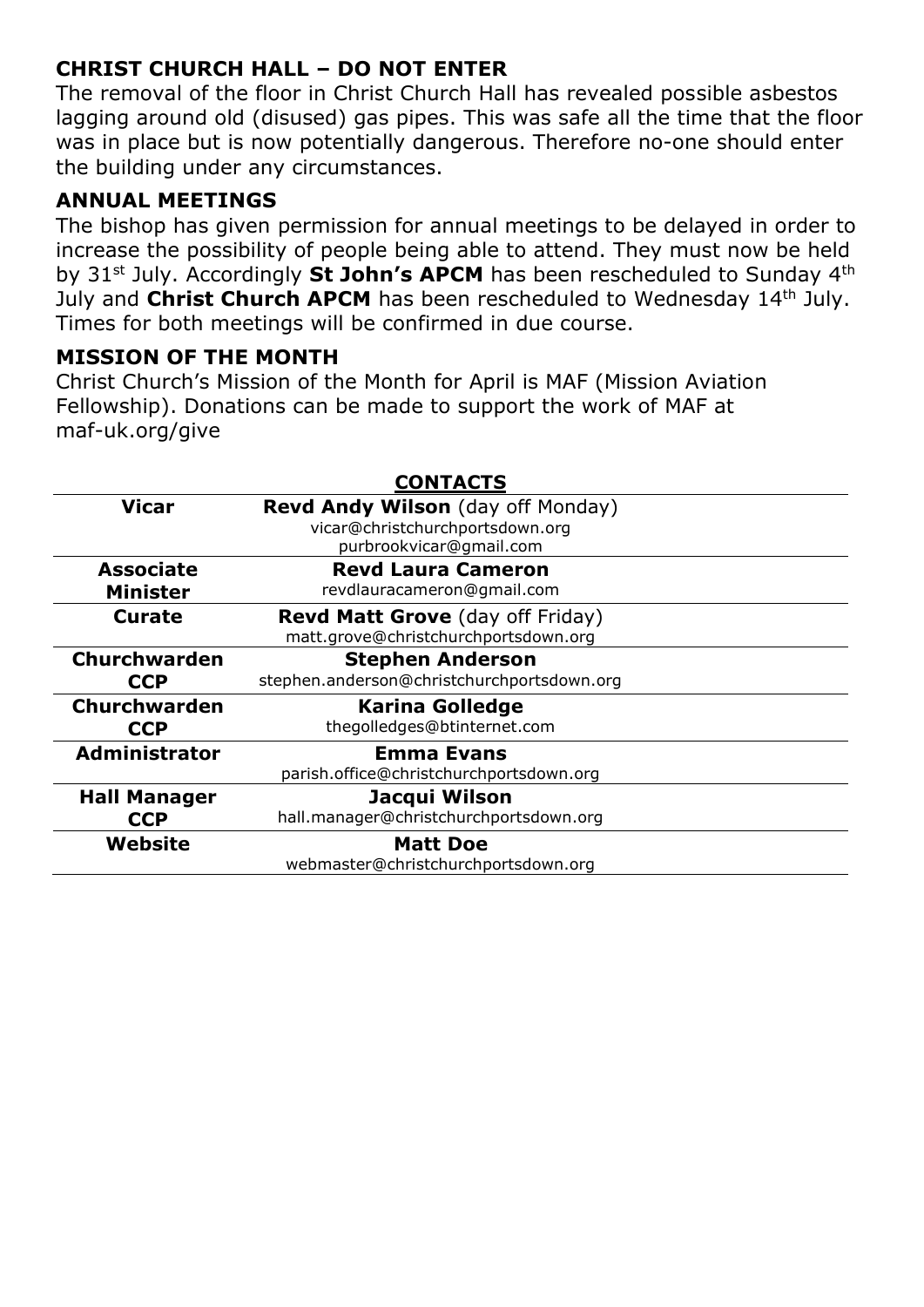# **Sunday 11 April 2021**

2nd Sunday of Easter

### **Collect**

Risen Christ, for whom no door is locked, no entrance barred: open the doors of our hearts, that we may seek the good of others and walk the joyful road of sacrifice and peace, to the praise of God the Father. Amen.

#### **Acts 4:32–35**

<sup>32</sup> Now the whole group of those who believed were of one heart and soul, and no one claimed private ownership of any possessions, but everything they owned was held in common. <sup>33</sup> With great power the apostles gave their testimony to the resurrection of the Lord Jesus, and great grace was upon them all.  $34$  There was not a needy person among them, for as many as owned lands or houses sold them and brought the proceeds of what was sold. <sup>35</sup> They laid it at the apostles' feet, and it was distributed to each as any had need.

*This is the word of the Lord. Thanks be to God.*

### **Psalm 133**

<sup>1</sup> Behold how good and pleasant it is to dwell together in unity.  $2$  It is like the precious oil upon the head, running down upon the beard,  $3$  Even on Aaron's beard, running down upon the collar of his clothing. <sup>4</sup> It is like the dew of Hermon running down upon the hills of Zion. <sup>5</sup> For there the Lord has promised his blessing: even life for evermore.

## **John 20:19–31**

### *Hear the Gospel of our Lord Jesus Christ according to John. Glory to you, O Lord.*

 $19$  When it was evening on that day, the first day of the week, and the doors of the house where the disciples had met were locked for fear of the Jews, Jesus came and stood among them and said, 'Peace be with you.' <sup>20</sup> After he said this, he showed them his hands and his side. Then the disciples rejoiced when they saw the Lord.  $21$  Jesus said to them again, 'Peace be with you. As the Father has sent me, so I send you.'  $22$  When he had said this, he breathed on them and said to them, 'Receive the Holy Spirit.<sup>23</sup> If you forgive the sins of any, they are forgiven them; if you retain the sins of any, they are retained.' <sup>24</sup> But Thomas (who was called the Twin), one of the twelve, was not with them when Jesus came. <sup>25</sup> So the other disciples told him, 'We have seen the Lord.' But he said to them, 'Unless I see the mark of the nails in his